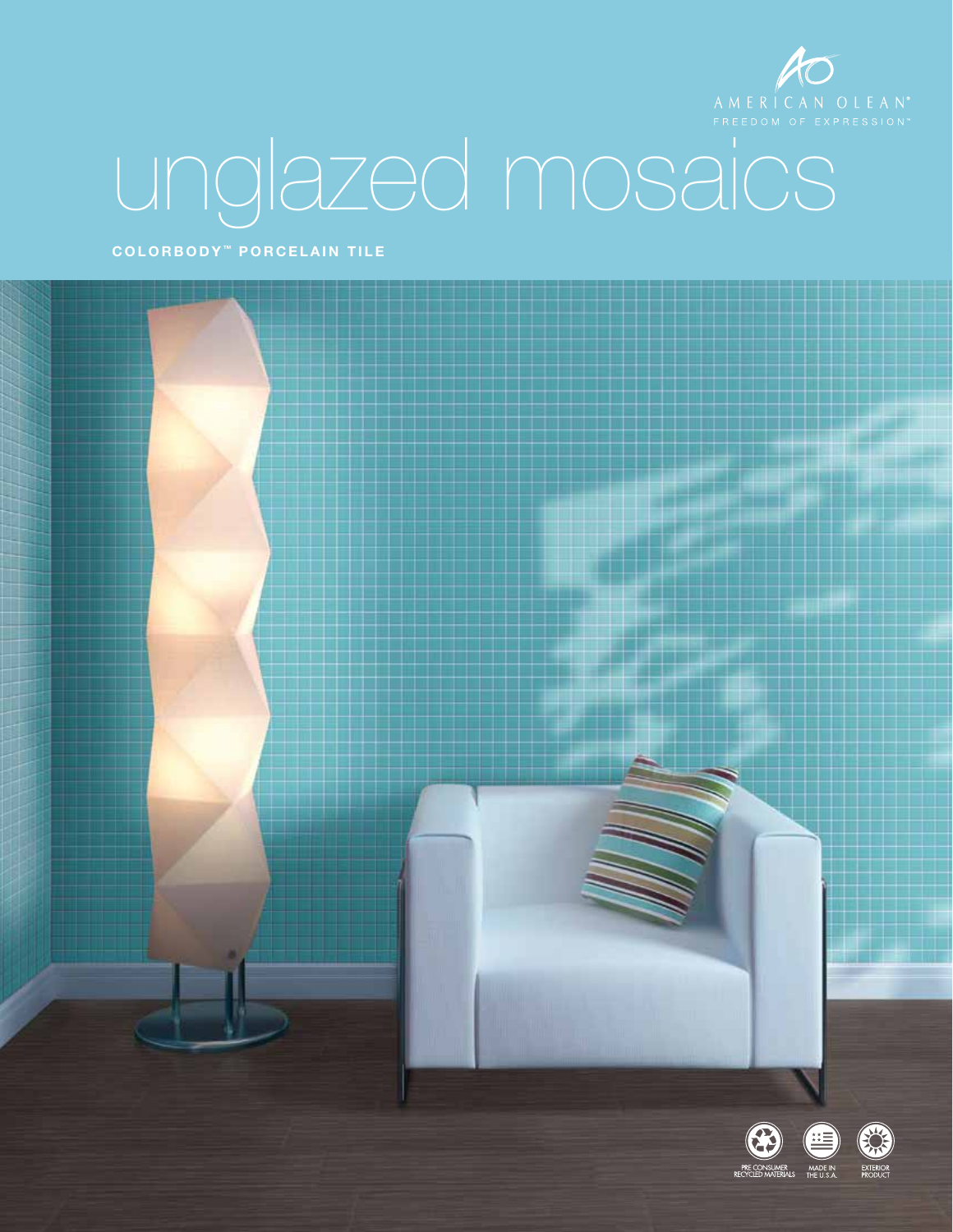Always a classic, American Olean's Unglazed ColorBody Porcelain Mosaics provide unlimited options for virtually any space. From sophisticated neutrals to saturated deep tones to crisp, contemporary brights, the palette delivers on today's color trends. The size and shape options complete the design story, while

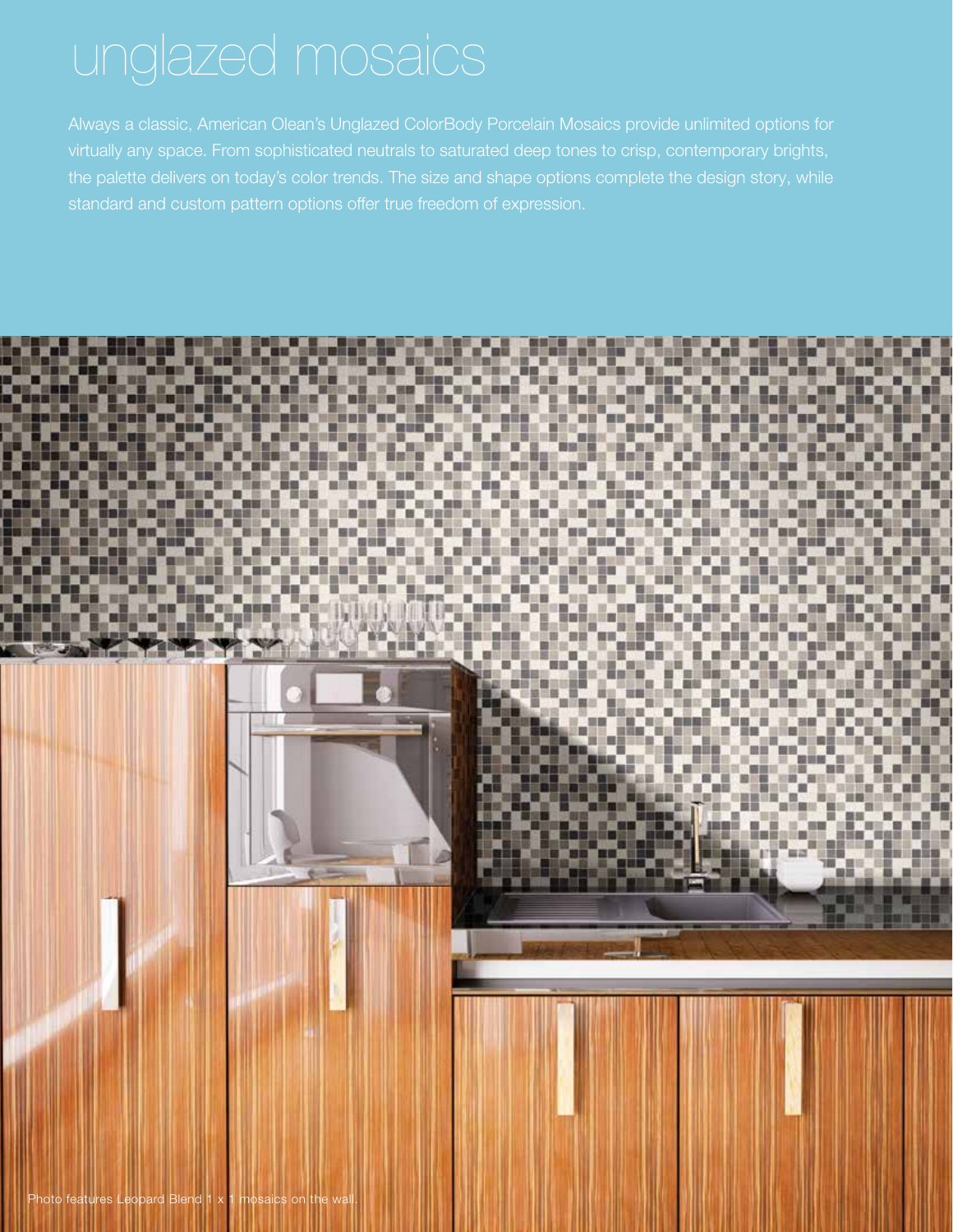| <b>Biscuit</b><br>A13 (1) ❖ +◆●                                                                                                                                                  | Salt & Pepper<br>A12 $(1)$ $\blacklozenge$ $\blacksquare$ | Willow<br>A91 (1) ❖◆●                 | Willow Speckled<br>A94 (1) ❖◆●                                      | <b>Buff Granite</b><br>A52(1) | Cocoa<br>A89 (1) ❖          | Vanilla Cream<br>A95 (1) $\Box +$ | Cappuccino<br>A78 (1)        |  |  |
|----------------------------------------------------------------------------------------------------------------------------------------------------------------------------------|-----------------------------------------------------------|---------------------------------------|---------------------------------------------------------------------|-------------------------------|-----------------------------|-----------------------------------|------------------------------|--|--|
|                                                                                                                                                                                  |                                                           |                                       |                                                                     |                               |                             |                                   |                              |  |  |
| Artichoke<br>A63 $(1)$                                                                                                                                                           | Glacier<br>A62 (1) <b>□</b>                               | Light Smoke<br>A43 (1) $++$           | Light Smoke<br>Speckled<br>A04 $(1)$ $\blacklozenge$ $\blacksquare$ | Ice White<br>A25 (2) $++$     | Almond<br>A24 (2) $+$ ↔ ◆ ● | Mushroom<br>A38 (2)               | Mushroom<br>Speckled A41 (2) |  |  |
| Nutmeg                                                                                                                                                                           | Nutmeg Speckled                                           | Marshmallow                           | Lemon Chiffon                                                       | Spearmint                     | Dill Pickle                 | Ocean Tide                        | Storm Gray                   |  |  |
| A37 $(2)$                                                                                                                                                                        | A39 $(2)$                                                 | A65 $(2)$                             | A44 $(2)$                                                           | A71 $(2)$                     | A83 (2) □                   | A60 (2) ❖□                        | A22 (2) ❖◆●                  |  |  |
| Storm Gray<br>Speckled<br>A06 $(2)$ $\blacklozenge$                                                                                                                              | French Roast<br>A15 $(3)$                                 | French Roast<br>Speckled<br>A26 $(3)$ | Cinnabar<br>A42 (3) ❖□                                              | Bimini Blue<br>A85 (3) ❖□     | Summer Rain<br>A81 $(3)$    | Charcoal<br>A33 (3)               | Black<br>$A34(3)$ + $\div$ ● |  |  |
| Sapphire Sky<br>R08 (4)                                                                                                                                                          | Sapphire Sky<br>Speckled<br>A09 $(4)$                     | Key Lime<br>R97 (4)                   | Lemon Drop<br>R98 (4)                                               | Peacock Blue<br>A08 $(4)$     | Red<br>R26(S)               | Orange Fizz<br>R99 (S) □          |                              |  |  |
| + Available in 1 x 1 hexagon<br>* Available with abrasive content made to order<br>$\blacklozenge$ Available in 2 x 1 and 2 x 4 stocked<br>Available in 2" hexagon made to order |                                                           |                                       |                                                                     |                               |                             |                                   |                              |  |  |

 $\Box$  Made-to-order

(1) (2) (3) (4) (S) indicate price group, (1) being the least expensive. 1" Hexagon is stocked n Biscuit A13 and all other made-to-order. All colors are available in 1 x 1 and 2 x 2 mosaics.

#### Mosaic BLENDS



## Shimmering Sand A66 1 x 1 Mosaic Blend (33% Almond A24, 33% Biscuit A13, 34% Willow A91)



Snow Leopard A68 1 x 1 Mosaic Blend (30% Ice White A25, 15% Charcoal A33, 25% Storm Gray A22, 30% Light Smoke A43)



Totally Neutral A67 1 x 1 Mosaic Blend (40% Biscuit A13, 30% Willow A91, 30% Plaza Taupe\*)



Mocha Cream A69 1 x 1 Mosaic Blend (30% Almond A24, 25% Nutmeg A37, 30% Willow A91, 15% French Roast A15)